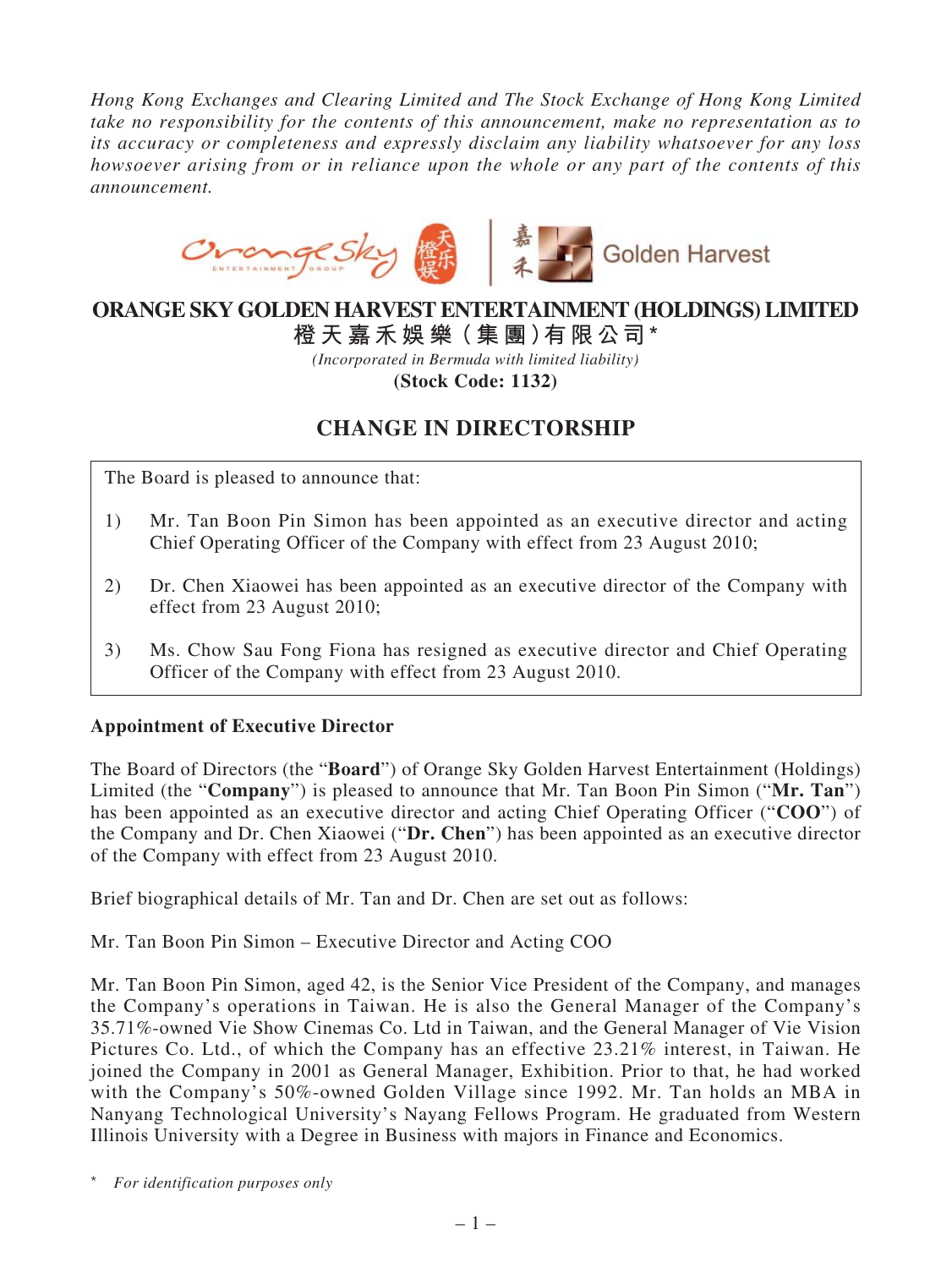Mr. Tan was appointed as Senior Vice President on 15 February 2008, and as Acting COO with effect from 23 August 2010. His current remuneration package includes salary and housing allowance of around HKD 1.3 million (equivalent to TWD 5.4 million) on an annual basis, discretionary bonus and share options. The discretionary bonus will be determined at the Company's discretion by reference to his individual performance and the Company's performance and subject to the approval by the Board. The Company may also grant share options from time to time to Mr. Tan as an incentive for his services during the term, provided that the maximum total number of share options granted to Mr. Tan during the term shall not be more than 1% of the entire issued share capital of the Company. The number of share options granted to Mr. Tan shall be subject to the approval by the Board of the Company. The emolument of Mr. Tan is determined by reference to industry norm and market conditions and with reference to his duties and responsibilities with the Company.

Separately, Mr. Tan had entered into a service contract with the Company as an executive director of the Company, for a term of 3 years with effect from 23 August 2010. He will be subject to rotation and re-election at least once every three years at the annual general meetings of the company in accordance with the provisions of the bye-laws of the company. However, Mr. Tan will not receive any remuneration in his capacity as an executive director.

Save as disclosed herein, as at the date of this announcement, (a) Mr. Tan has not held any directorship in other listed public companies in the last three years and does not hold any other positions with the Company or other members of the Group; (b) Mr. Tan does not have any relationship with any directors, senior management or substantial or controlling shareholders of the Company; and (c) there are no other matters concerning Mr. Tan that need to be brought to the attention of the shareholders of the Company nor any information to be disclosed pursuant to the requirements of Rule  $13.51(2)(h)$ -(v) of the Listing Rules. As at the date of this announcement, and apart from 1.2 million share options granted to Mr. Tan on 23 September 2009, Mr. Tan does not have any interests in the ordinary shares of the Company within the meaning of Part XV of the SFO.

Dr. Chen Xiaowei – Executive Director

Dr. Chen Xiaowei, aged 42, has been the CEO of Orange Sky Entertainment Group (International) Holdings Ltd ("**Orange Sky**") since 2 July 2010. Orange Sky is a leading entertainment company in China, comprising of businesses in film and TV production, agency, cinema, music and internet entertainment. Orange Sky currently owns 15.9% of the Company.

Prior to joining Orange Sky, Dr. Chen served as President of The9 Limited (Nasdaq: NCTY) ("**The9**") from May 2008 to May 2010. Dr. Chen also served as an executive director of Chin.com (8006.HK), which is listed on the GEM Board of Hong Kong Stock Exchange from June 2007 to February 2008.

Dr. Chen has been a consultant at McKinney & Company, New York. Her areas of focus included media & entertainment industry, as well as pharmaceutical industry. Further, Dr. Chen served as anchor and executive producer at China Central Television (CCTV), as well as an independent TV producer.

In 2008, Dr. Chen was elected as a Young Global Leader by the World Economic Forum. In 2006, Dr. Chen was recognized as one of the outstanding female figures in China for her contribution to the Chinese economy.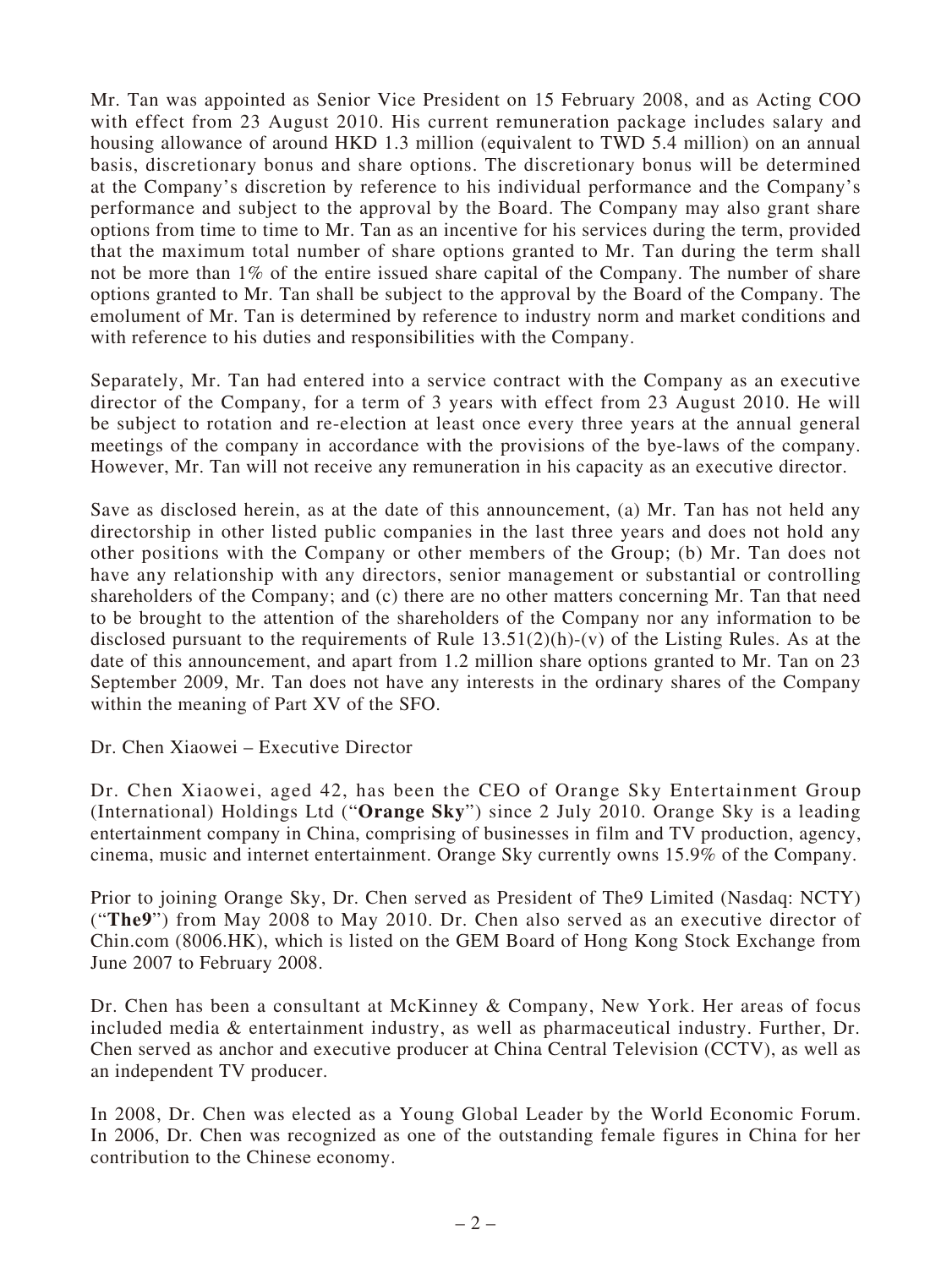Dr. Chen had entered into a service contract with the Company as an executive director of the Company, for a term of 3 years with effect from 23 August 2010. She will be responsible for the Company's content development and distribution business in China. She will be subject to retirement by rotation and re-election at least once every three years at the annual general meetings of the Company in accordance with the provisions of the bye-laws of the Company. Dr. Chen will be entitled to a director's fee in the amount of HK\$1.5 million on an annual basis. The emolument of Dr. Chen is determined by reference to industry norm and market conditions and with reference to her duties and responsibilities with the Company.

Save as disclosed herein, as at the date of this announcement, (a) Dr. Chen has not held any directorship in other listed public companies in the last three years and does not hold any other positions with the Company or other members of the Group; (b) Dr. Chen does not have any relationship with any directors, senior management or substantial or controlling shareholders of the Company; and (c) there are no other matters concerning Dr. Chen that need to be brought to the attention of the shareholders of the Company nor any information to be disclosed pursuant to the requirements of Rule  $13.51(2)(h)-(v)$  of the Listing Rules. As at the date of this announcement, Dr. Chen does not have any interests in the ordinary shares of the Company within the meaning of Part XV of the SFO.

The Board would like to take this opportunity to welcome Mr. Tan and Dr. Chen to join the Board.

## **Resignation of Director**

The Board the Company announces that Ms. Chow Sau Fong Fiona ("**Ms. Chow**") has resigned as Executive Director and COO of the Company with effect from 23 August 2010 to allow herself more time for personal matters.

Ms. Chow will be re-designated as the managing director of the China operation of the Company, which will focus on the development of theatrical exhibition business in China. The resignations and redesignation of Ms. Chow will be effective from 23 August 2010.

Ms. Chow has confirmed that she does not have any disagreement with the Board and that there are no other matters relating to her resignation that need to be brought to the attention of the shareholders of the Company.

The Board of the Company would like to thank Ms. Chow for her outstanding contributions to the Company during her term of office as Executive Director and COO during which substantial growth and development of the Company were witnessed.

## By Order of the Board **Orange Sky Golden Harvest Entertainment (Holdings) Limited Yuen Kwok On** *Company Secretary*

Hong Kong, 24 August 2010